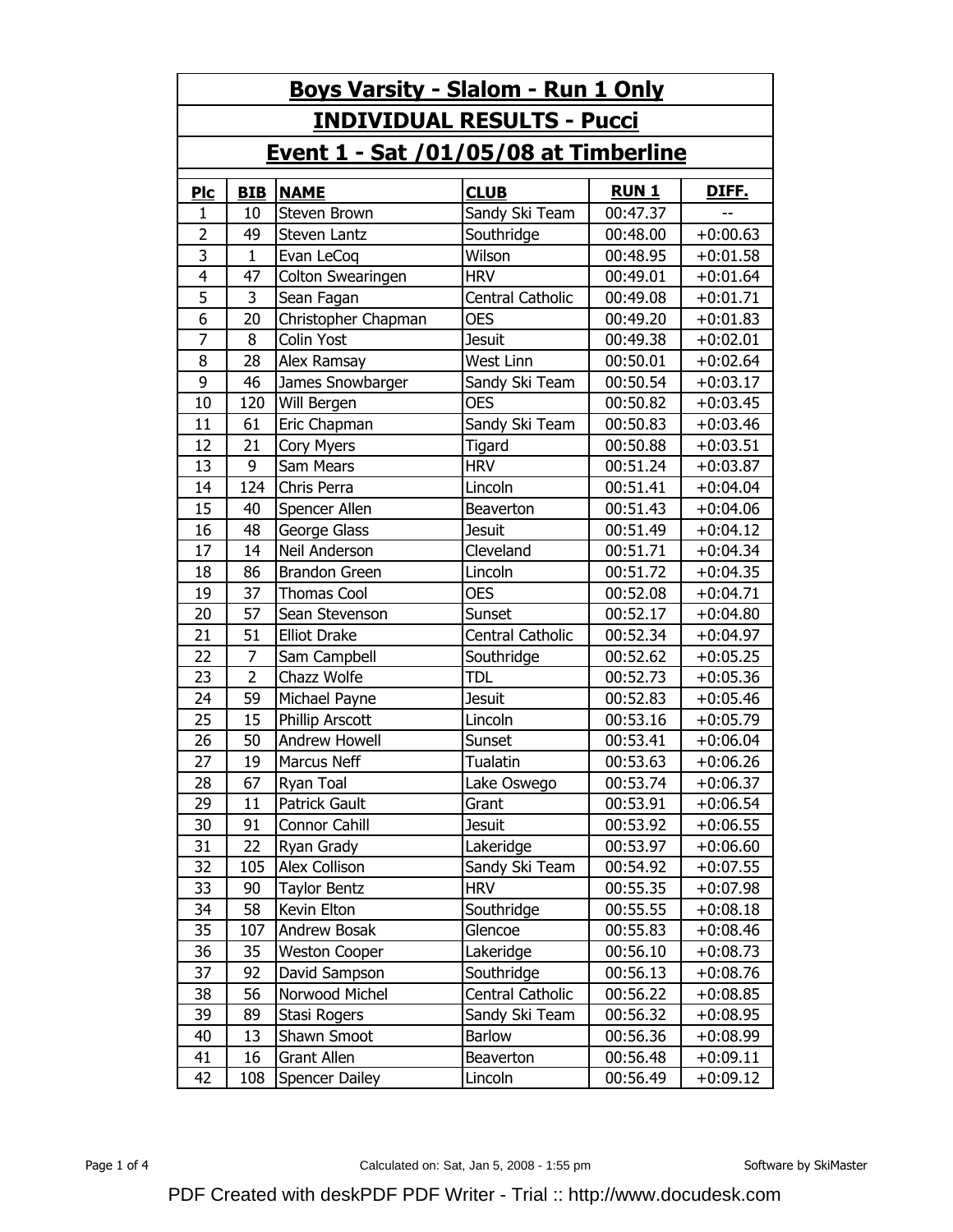| <b>Boys Varsity - Slalom - Run 1 Only</b>    |                                   |                       |                   |              |              |  |
|----------------------------------------------|-----------------------------------|-----------------------|-------------------|--------------|--------------|--|
|                                              | <b>INDIVIDUAL RESULTS - Pucci</b> |                       |                   |              |              |  |
| <u>Event 1 - Sat /01/05/08 at Timberline</u> |                                   |                       |                   |              |              |  |
| <b>Plc</b>                                   | <b>BIB</b>                        | <b>NAME</b>           | <b>CLUB</b>       | <b>RUN 1</b> | <u>DIFF.</u> |  |
| 43                                           | 93                                | James Cooper          | Sunset            | 00:56.55     | $+0:09.18$   |  |
| 43                                           | 6                                 | Evan Kratz            | Gresham           | 00:56.55     | $+0:09.18$   |  |
| 45                                           | 100                               | Eric Christensen      | Sunset            | 00:56.68     | $+0:09.31$   |  |
| 46                                           | 66                                | Sean McMahon          | Beaverton         | 00:57.05     | $+0:09.68$   |  |
| 47                                           | 99                                | <b>Elliot Wiitala</b> | Central Catholic  | 00:57.23     | $+0:09.86$   |  |
| 48                                           | 118                               | Keenan Grady          | Lakeridge         | 00:57.27     | $+0:09.90$   |  |
| 49                                           | 54                                | Matt Bakke            | Wilson            | 00:57.29     | $+0:09.92$   |  |
| 50                                           | 84                                | MacGregor Hodgson     | Lake Oswego       | 00:57.39     | $+0:10.02$   |  |
| 51                                           | 127                               | Ryan Varnum           | <b>Jesuit</b>     | 00:57.43     | $+0:10.06$   |  |
| 52                                           | 97                                | Dylan Stokes          | Wilson            | 00:57.54     | $+0:10.17$   |  |
| 53                                           | 80                                | Mike Metke            | Lakeridge         | 00:57.60     | $+0:10.23$   |  |
| 54                                           | 25                                | Ivan Kitchen          | LaSalle           | 00:57.80     | $+0:10.43$   |  |
| 55                                           | 101                               | Jack Lovell           | Southridge        | 00:57.86     | $+0:10.49$   |  |
| 56                                           | 62                                | Andy Newton           | Grant             | 00:57.89     | $+0:10.52$   |  |
| 57                                           | 5                                 | Dan Birman            | Westview          | 00:58.12     | $+0:10.75$   |  |
| 58                                           | 110                               | Joseph Alston         | Lake Oswego       | 00:58.19     | $+0:10.82$   |  |
| 59                                           | 98                                | Tyler Holeman         | <b>TDL</b>        | 00:58.36     | $+0:10.99$   |  |
| 60                                           | 39                                | <b>Blair Wax</b>      | Lake Oswego       | 00:58.47     | $+0:11.10$   |  |
| 61                                           | 18                                | Mark Draghisescu      | Sch Science & Ted | 00:58.65     | $+0:11.28$   |  |
| 62                                           | 53                                | Jacques Uber          | Wilson            | 00:58.80     | $+0:11.43$   |  |
| 63                                           | 55                                | Gordon Levitt         | TDL               | 00:58.97     | $+0:11.60$   |  |
| 64                                           | 95                                | Jacob Powell          | tdl               | 00:59.07     | $+0:11.70$   |  |
| 65                                           | 42                                | Jarratt Ater          | Cleveland         | 00:59.77     | $+0:12.40$   |  |
| 66                                           | 71                                | Jeffrey Carlson       | Lakeridge         | 00:59.79     | $+0:12.42$   |  |
| 67                                           | 69                                | Lito Nicolai          | <b>OES</b>        | 01:00.18     | $+0:12.81$   |  |
| 68                                           | 36                                | Dan Millar            | Tigard            | 01:00.39     | $+0:13.02$   |  |
| 69                                           | 52                                | Jeff Markman          | <b>TDL</b>        | 01:00.74     | $+0:13.37$   |  |
| 70                                           | 17                                | Mathew Knoop          | Lake Oswego       | 01:00.95     | $+0:13.58$   |  |
| 71                                           | 68                                | Anthony Juliana       | Tualatin          | 01:01.17     | $+0:13.80$   |  |
| 72                                           | 45                                | <b>Tommy Keil</b>     | Grant             | 01:01.37     | $+0:14.00$   |  |
| 73                                           | 83                                | Beau Blades           | Tualatin          | 01:01.40     | $+0:14.03$   |  |
| 74                                           | 129                               | Alex Hempy            | Sunset            | 01:01.42     | $+0:14.05$   |  |
| 75                                           | 103                               | Cody Taylor           | Jesuit            | 01:01.66     | $+0:14.29$   |  |
| 76                                           | 30                                | Sean Campbell         | West Linn         | 01:02.01     | $+0:14.64$   |  |
| 77                                           | 128                               | Ryan Barrett          | Southridge        | 01:02.95     | $+0:15.58$   |  |
| 78                                           | 75                                | Alex Otey             | West Linn         | 01:03.17     | $+0:15.80$   |  |
| 79                                           | 104                               | Micheal LaMaita       | <b>HRV</b>        | 01:03.20     | $+0:15.83$   |  |
| 80                                           | 122                               | Michael Olen          | Lake Oswego       | 01:03.23     | $+0:15.86$   |  |
| 81                                           | 72                                | Robert Sandler        | LaSalle           | 01:03.99     | $+0:16.62$   |  |
| 82                                           | 43                                | Kyle Bushue           | <b>Barlow</b>     | 01:04.68     | $+0:17.31$   |  |
| 83                                           | 116                               | Ryan Walch            | West Linn         | 01:05.15     | $+0:17.78$   |  |
| 84                                           | 70                                | John Sarvay           | Tigard            | 01:05.21     | $+0:17.84$   |  |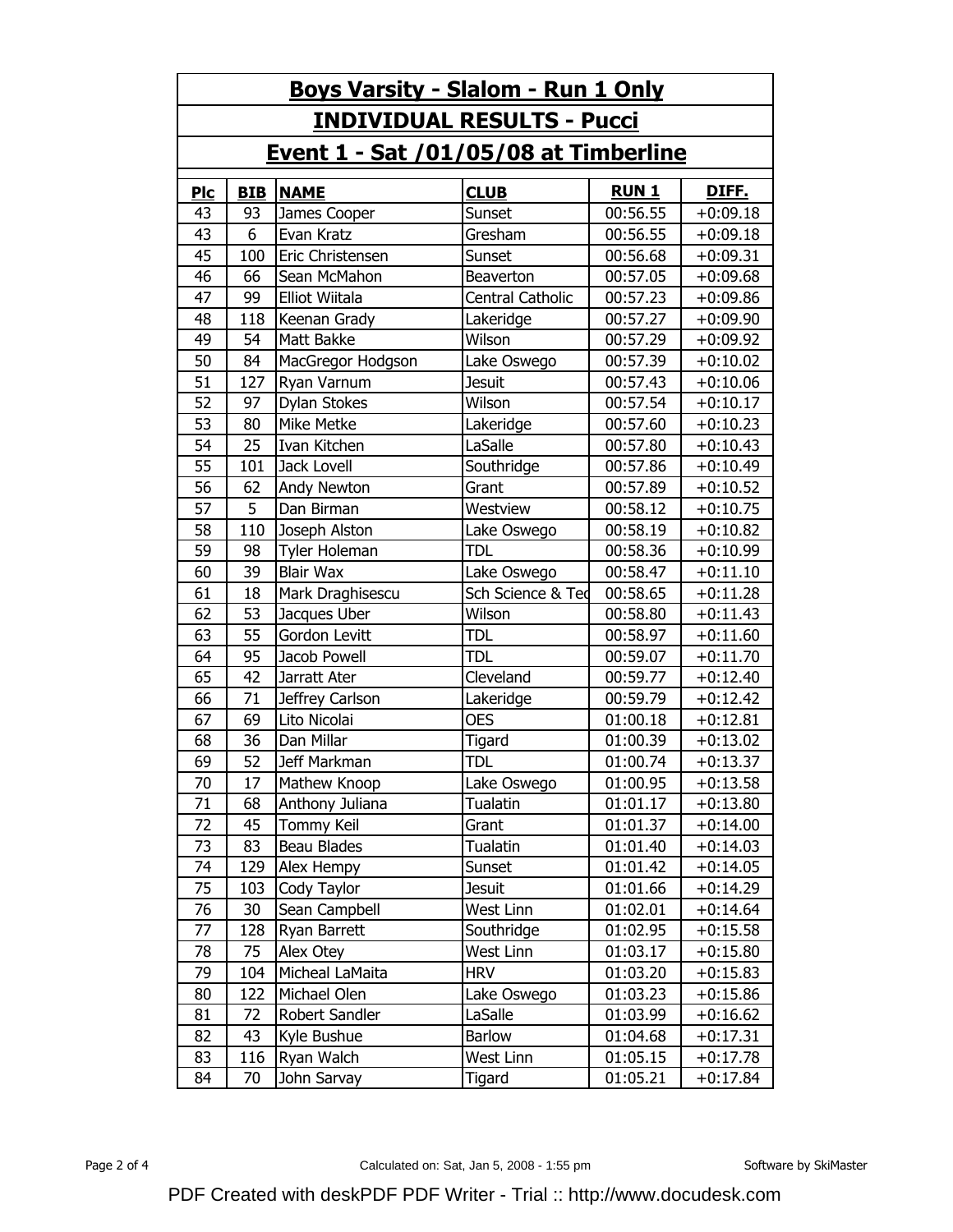| <b>Boys Varsity - Slalom - Run 1 Only</b> |            |                                    |                           |              |                          |
|-------------------------------------------|------------|------------------------------------|---------------------------|--------------|--------------------------|
| <b>INDIVIDUAL RESULTS - Pucci</b>         |            |                                    |                           |              |                          |
| Event 1 - Sat /01/05/08 at Timberline     |            |                                    |                           |              |                          |
| <b>Plc</b>                                | <b>BIB</b> | <b>NAME</b>                        | <b>CLUB</b>               | <b>RUN 1</b> | <u>DIFF.</u>             |
| 85                                        | 41         | Lucas Ralston                      | Lincoln                   | 01:05.86     | $+0:18.49$               |
| 86                                        | 33         | Luke Sanders                       | LaSalle                   | 01:06.11     | $+0:18.74$               |
| 87                                        | 79         | Lucas Teeter                       | LaSalle                   | 01:06.88     | $+0:19.51$               |
| 88                                        | 88         | Scott Callahan                     | Grant                     | 01:07.36     | $+0:19.99$               |
| 89                                        | 85         | Liam Ashton                        | Beaverton                 | 01:07.96     | $+0:20.59$               |
| 90                                        | 114        | Spencer Griffith                   | Lakeridge                 | 01:09.94     | $+0:22.57$               |
| 91                                        | 111        | Jake Chrisman                      | Tualatin                  | 01:10.28     | $+0:22.91$               |
| 92                                        | 82         | <b>OES</b><br>Pip Allen            |                           | 01:10.33     | $+0:22.96$               |
| 93                                        | 60         | <b>HRV</b><br><b>Tyler Sassara</b> |                           | 01:10.64     | $+0:23.27$               |
| 94                                        | 96         | Kyle Dolinar                       | Wilson                    | 01:11.25     | $+0:23.88$               |
| 95                                        | 87         | <b>Brooks Morgan</b>               | Glencoe                   | 01:11.55     | $+0:24.18$               |
| 96                                        | 119        | Jeremy Sarvay                      | Tigard                    | 01:12.26     | $+0:24.89$               |
| 97                                        | 125        | <b>Chandler Miller</b>             | Glencoe                   | 01:13.59     | $+0:26.22$               |
| 98                                        | 12         | David Arrington                    | Glencoe                   | 01:13.63     | $+0:26.26$               |
| 99                                        | 44         | <b>Momtchil Tritchkov</b>          | Glencoe                   | 01:14.85     | $+0:27.48$               |
| 100                                       | 29         | Per Christensen                    | <b>Valley Catholic</b>    | 01:16.20     | $+0:28.83$               |
| 101                                       | 23         | Cameron Milligan                   | <b>International Scho</b> | 01:19.45     | $+0:32.08$               |
| 102                                       | 121        | Christian Vennett                  | Tualatin                  | 01:19.59     | $+0:32.22$               |
| 103                                       | 123        | Nolan Hollis                       | Beaverton                 | 01:19.61     | $+0:32.24$               |
| 104                                       | 77         | Jack Davis                         | Clackamas                 | 01:19.94     | $+0:32.57$               |
| 105                                       | 81         | Ross Killion                       | Tigard                    | 01:20.40     | $+0:33.03$               |
| 106                                       | 113        | Charlie Just                       | Tigard                    | 01:20.42     | $+0:33.05$               |
| 107                                       | 34         | Eric Pinnock                       | Aloha                     | 01:20.52     | $+0:33.15$               |
| 108                                       | 76         | Kevin Slossar                      | West Linn                 | 01:20.77     | $+0:33.40$               |
| 109                                       | 38         | <b>Travis Liverman</b>             | Tualatin                  | 01:22.26     | $+0:34.89$               |
| 110                                       | 73         | Conner Kampmann                    | Clackamas                 | 01:22.42     | $+0:35.05$               |
| 111                                       | 31         | Michael Levrton                    | Canby                     | 01:25.07     | $+0:37.70$               |
| 112                                       | 65         | Garrett Shephard                   | Lincoln                   | 01:26.20     | $+0:38.83$               |
| 113                                       | 106        | Kyle Cooper                        | Grant                     | 01:32.72     | $+0:45.35$               |
| --                                        | 27         | Wells Carbaugh                     | Canby                     | DQ           | --                       |
| --                                        | 117        | Chad Dingle                        | West Linn                 | <b>DQ</b>    | --                       |
| --                                        | 64         | Ethan Fisher-Arfer                 | <b>Barlow</b>             | <b>DNS</b>   | --                       |
| --                                        | 32         | Jake Gilbertson                    | Clackamas                 | DQ           |                          |
| --                                        | 112        | <b>Taylor Hill</b><br><b>OES</b>   |                           | <b>DNS</b>   | --                       |
| --                                        | 63         | Adam Lawson                        | Glencoe                   | <b>DNS</b>   | --                       |
| --                                        | 24         | Sean McDonald                      | Aloha                     | <b>DNS</b>   | --                       |
| --                                        | 26         | Michael McManus                    | Clackamas                 | <b>DQ</b>    | --                       |
| --                                        | 109        | Kenny Money                        | Beaverton                 | <b>DQ</b>    | --                       |
| --                                        | 94         | <b>Trey Norris</b>                 | Central Catholic          | <b>DQ</b>    | --                       |
| --                                        | 4          | Jason Patterson                    | Sunset                    | <b>DQ</b>    | $- -$                    |
| $\overline{\phantom{a}}$                  | 130        | Michael Reeves                     | Wilson                    | No Tm        | $- -$                    |
| --                                        | 115        | Nathan Smith                       | LaSalle                   | <b>DNS</b>   | $\overline{\phantom{a}}$ |